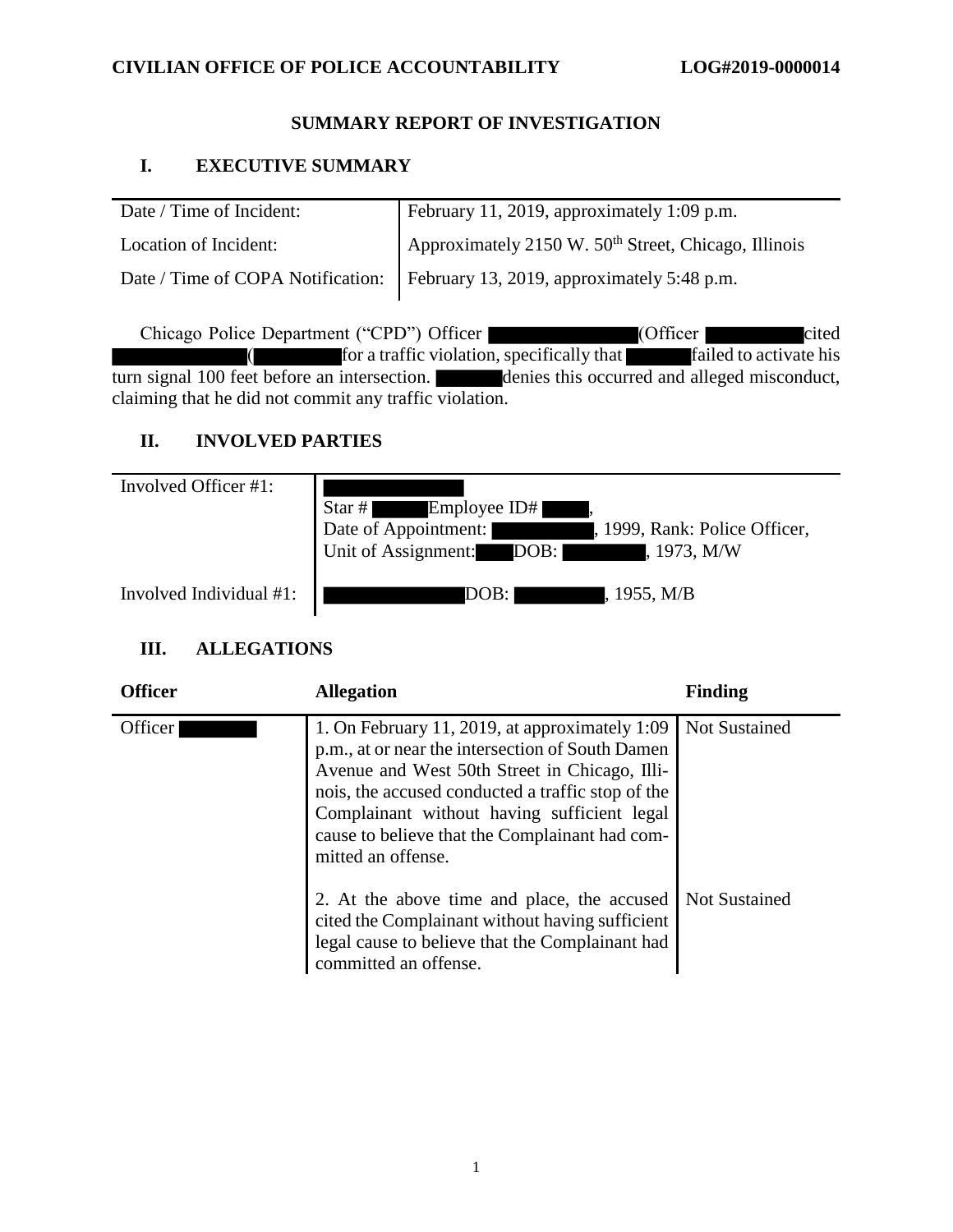#### **IV. APPLICABLE RULES AND LAWS**

#### Rules

- 1. Rule 1, CPD Rules of Conduct
- 2. Rule 8, CPD Rules of Conduct

#### Federal Laws

1. U. S. Constitution, Fourth Amendment

#### Municipal Ordinances

1. Municipal Code of Chicago, §9-40-200(b)

### **V. INVESTIGATION**



Figure 1 Aerial photograph facing WSW depicting the subject intersection, South Damen Avenue and West 50th Street in Chicago, Illinois.

### **a. Interviews**

l

gave an audio/video recorded interview on February 19, 2019. In summary, complained that on February 11, 2019, at approximately 1:09 p.m., at or near the intersection of South Damen Avenue and West 50th Street in Chicago, Illinois, he had been stopped and

*1*

<sup>1</sup> Attachment 9 is an audio/video recording of that interview.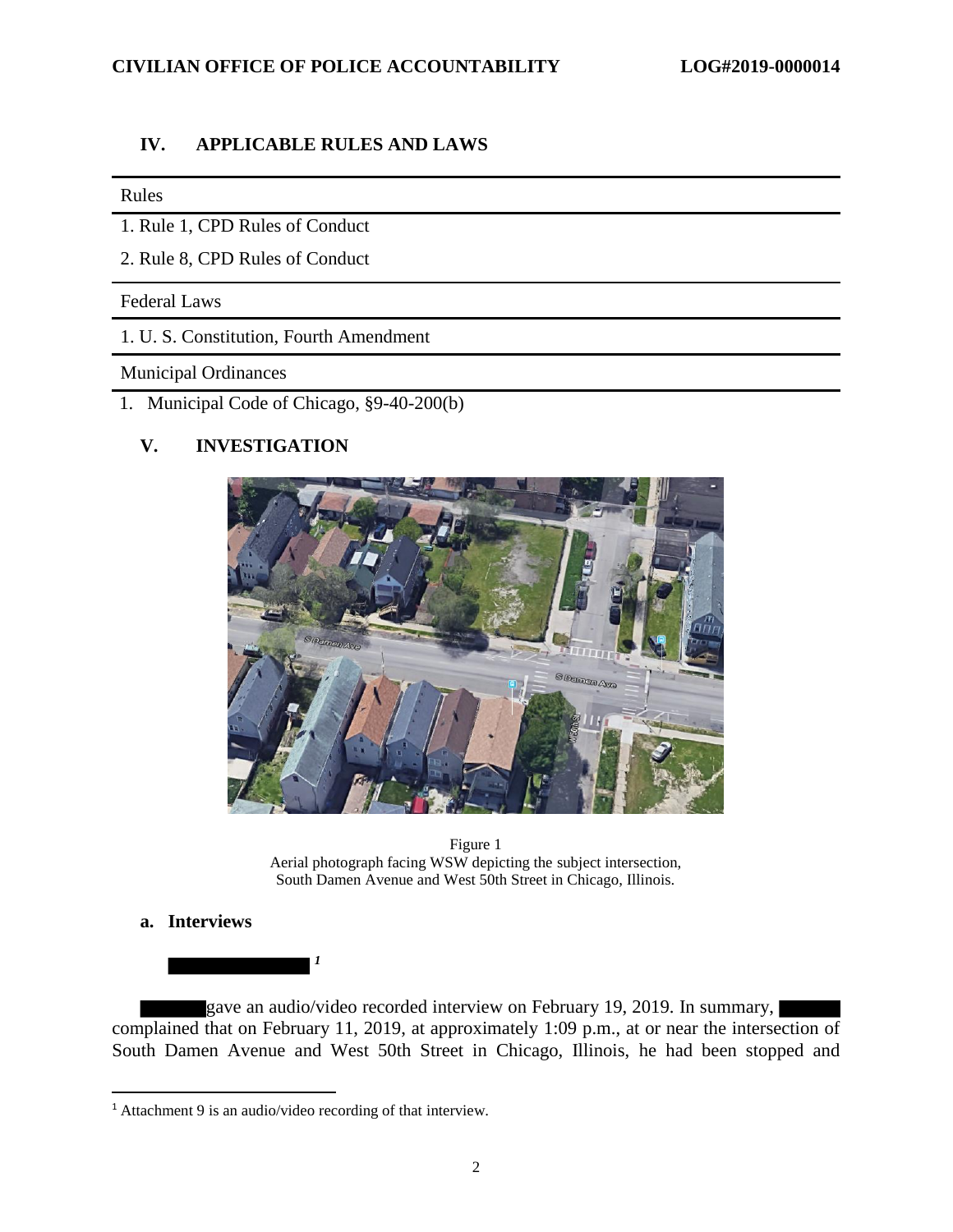subsequently cited for a traffic violation by an on-duty CPD member (subsequently determined by COPA to be Officer who claimed that had made a left turn from northbound Damen Avenue to westbound  $50<sup>th</sup>$  Street without making a proper turn signal. denied that he had committed the charged offense.

# *2<i><u>Officer</u>* **2**

Officer gave an audio recorded statement on May 22, 2019.<sup>3</sup> In summary, and Officer stated that at the time in question he was driving southbound on South Damen Avenue approaching West 50<sup>th</sup> Street when he observed make a left turn from northbound Damen Avenue onto westbound  $50<sup>th</sup>$  Street. Officer further stated that made a left turn signal before turning, but that started to make that signal less than 100 feet from the intersection, and that he cited accordingly. Officer stated that he made the determination that made his signal too late by relying on his knowledge that the standard real estate lot in Chicago is twenty-five feet wide, and by observing that started his signal within four lots from the intersection.

## **VI. LEGAL STANDARD**

For each Allegation COPA must make one of the following findings:

- 1. Sustained where it is determined the allegation is supported by a preponderance of the evidence;
- 2. Not Sustained where it is determined there is insufficient evidence to prove the allegations by a preponderance of the evidence;
- 3. Unfounded where it is determined by clear and convincing evidence that an allegation is false or not factual; or
- 4. Exonerated where it is determined by clear and convincing evidence that the conduct described in the allegation occurred, but it is lawful and proper.

A preponderance of evidence can be described as evidence indicating that it is more likely than not that the conduct occurred and violated Department policy. *See Avery v. State Farm Mutual Automobile Insurance Co.*, 216 Ill. 2d 100, 191 (2005), (a proposition is proved by a preponderance of the evidence when it has found to be more probably true than not). If the evidence gathered in an investigation establishes that it is more likely that the misconduct occurred, even if by a narrow margin, then the preponderance of the evidence standard is met.

Clear and convincing evidence is a higher standard than a preponderance of the evidence but lower than the "beyond-a-reasonable doubt" standard required to convict a person of a criminal offense. See *e.g.*, *People v. Coan*, 2016 IL App (2d) 151036 (2016). Clear and Convincing can be defined as a "degree of proof, which, considering all the evidence in the case, produces the firm and abiding belief that it is highly probable that the proposition . . . is true." *Id*. at ¶ 28.

 $\overline{\phantom{a}}$ <sup>2</sup> Attachment 15 is an audio recording of that statement.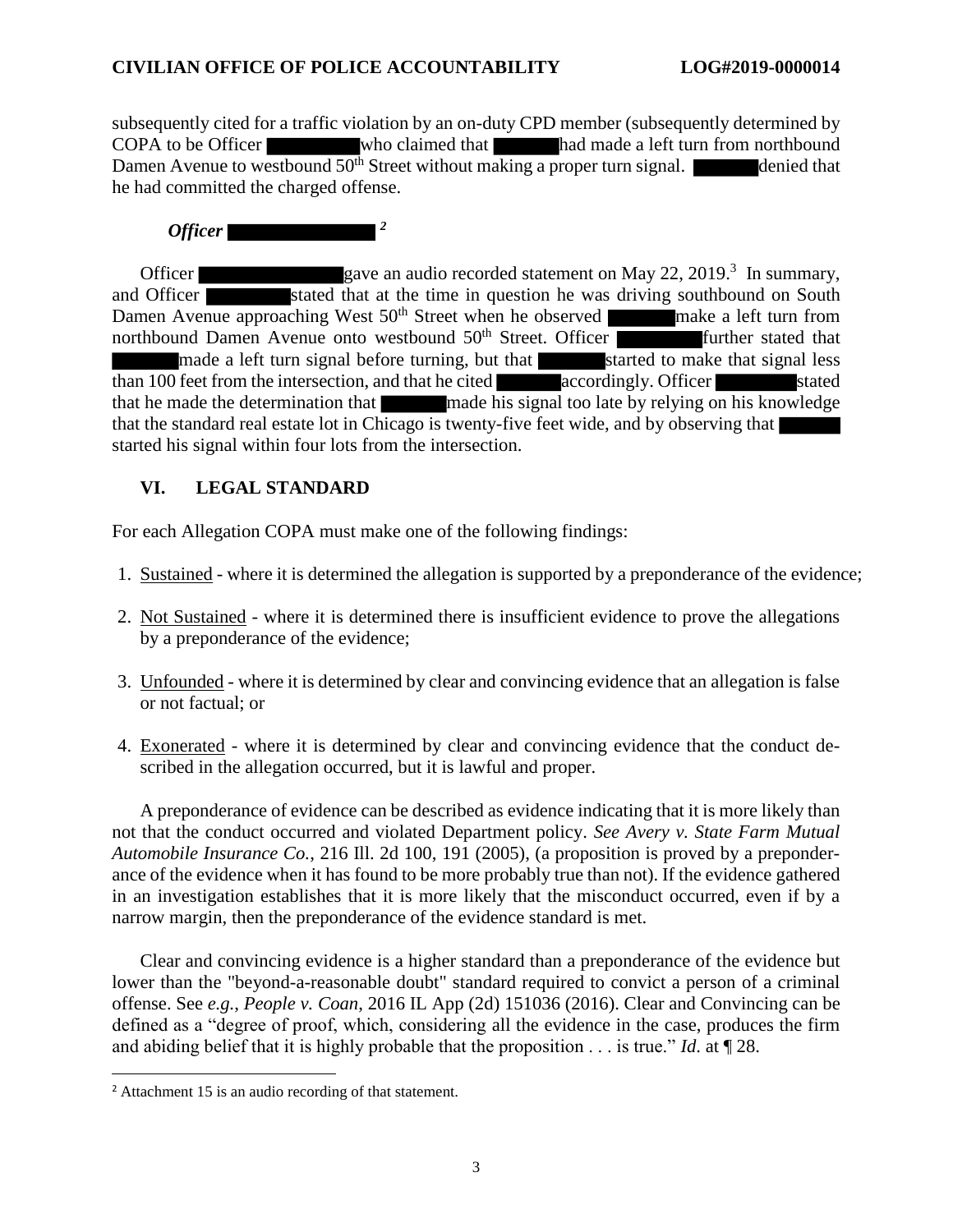#### **VII. ANALYSIS**

The Municipal Code of Chicago requires that a motor vehicle driver who is intending to make a turn must signal an intention to turn continuously during not less than the last 100 feet traveled by the vehicle before turning.<sup>4</sup> COPA is unaware of the existence of any video evidence tending to prove whether did or did not signal his intention to turn continuously during the last 100 feet that he traveled before turning onto West  $50<sup>th</sup>$  Street as claimed by Officer and as denied by <sup>5</sup> version of the event under investigation is in direct conflict with Officer version. Neither version is incredible. An aerial photograph (Figure #1 above) shows that Officer could have relied upon his knowledge of standard real estate lot lengths in determining that first indicated his intention to turn less than 100 feet away from the intersection, as Officer has claimed. Under the circumstances, COPA cannot make a reasonably reliable determination that version is true, nor can COPA determine by clear and convincing evidence that Officer conduct in stopping and citing was lawful and proper. Therefore, COPA must find that the allegations against Officer are not sustained.

### **VIII. CONCLUSION**

| <b>Officer</b> | <b>Allegation</b>                                                                                                                                                                                                                                                                                                          | <b>Finding</b>       |
|----------------|----------------------------------------------------------------------------------------------------------------------------------------------------------------------------------------------------------------------------------------------------------------------------------------------------------------------------|----------------------|
| Officer        | 1. On February 11, 2019, at approximately 1:09<br>p.m., at or near the intersection of South Damen Av-<br>enue and West 50th Street in Chicago, Illinois, the<br>accused conducted a traffic stop of the Complainant<br>without having sufficient legal cause to believe that<br>the Complainant had committed an offense. | <b>Not Sustained</b> |
|                | 2. At the above time and place, the accused cited the<br>Complainant without having sufficient legal cause<br>to believe that the Complainant had committed an<br>offense.                                                                                                                                                 | <b>Not Sustained</b> |

Based on the analysis set forth above, COPA makes the following findings:

l

<sup>4</sup>See MCC, §9-40-200(b).

 ${}^{5}$ Attachment 10 is body-worn camera footage captured by Officer during the traffic stop under investigation. That footage depicts Officer encounter with but it does not depict vehicle while driven in traffic. COPA was unsuccessful in obtaining Police Observation Device video footage depicting vehicle in traffic. See Attachment 11.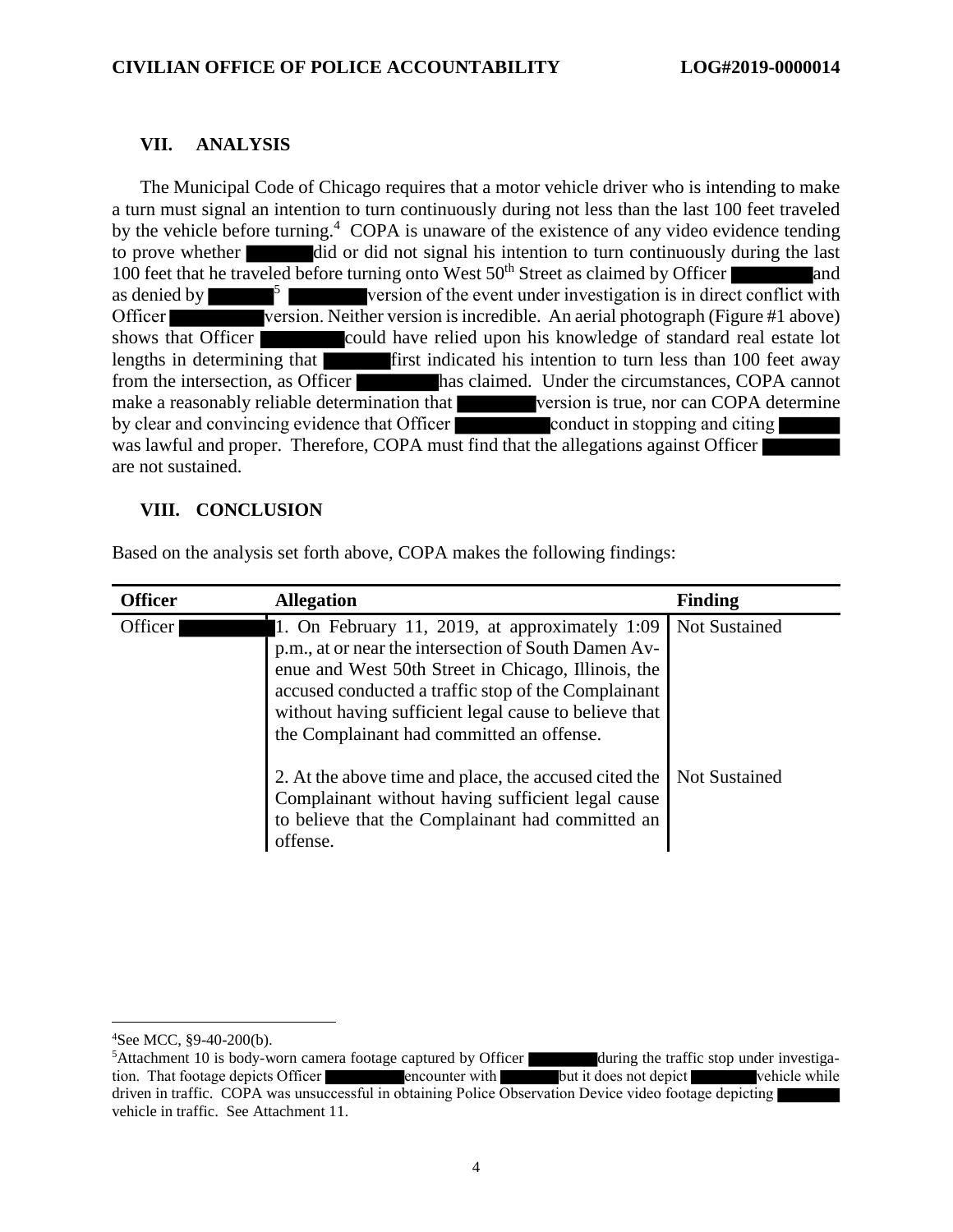# **CIVILIAN OFFICE OF POLICE ACCOUNTABILITY LOG#2019-0000014**

Approved:

\_\_\_\_\_\_\_\_\_\_\_\_\_\_\_\_\_\_\_\_\_\_\_\_\_\_\_\_\_\_\_\_\_\_ \_\_\_\_\_\_\_\_\_\_\_\_\_\_\_\_\_\_\_\_\_\_\_\_\_\_\_\_\_\_\_\_\_\_

Andrea Kersten *Deputy Chief of Investigations* January 27, 2020

Date